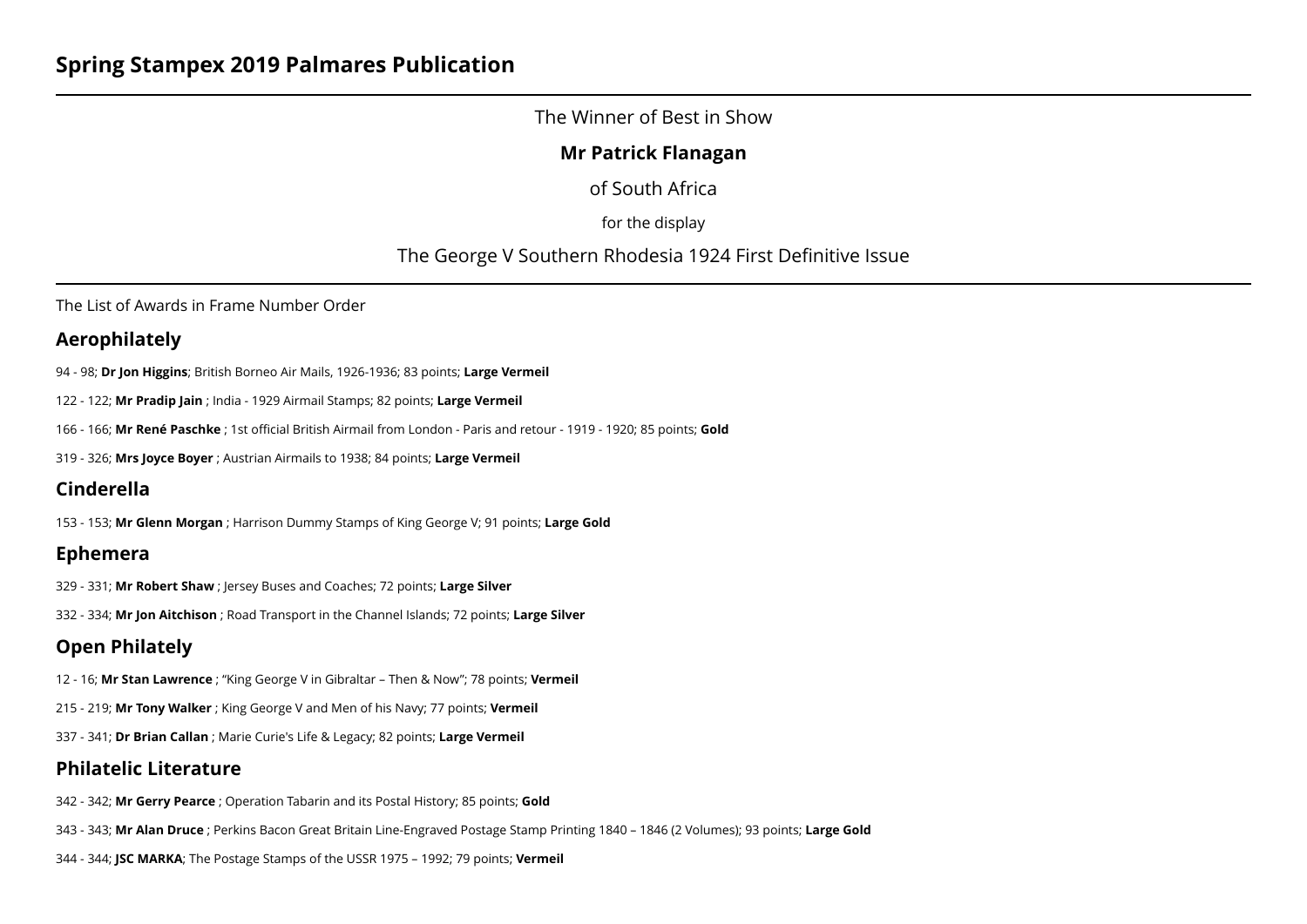- 345 345; **Rhodesian Study Circle**; The Rhodesia 1910-1913 Double Head Issue Fiscal Usage on Documents of the bi-coloured values 2d to £1; 83 points; **Large Vermeil**
- 346 346; **Mr Frank Walton RDP FRPSL**; The Sub-Office Postmarks of Sheffield; 90 points; **Large Gold**
- 347 347; **Mr James Wigmore** ; WETS Newsletter; 81 points; **Large Vermeil**
- 351 351; **The Pacific Islands Study Circle**; Fiji Postage Stamp Issues of the King George VI Period; 81 points; **Large Vermeil**

### **Postal History**

- 70 74; **Mr Robert Galland** ; Undeliverable British Mail During the Reign of King George V; 88 points; **Gold**
- 80 84; **Mr Parvesh Kumar Gupta** ; The Imperial Durbar's of Delhi; 83 points; **Large Vermeil**
- 129 132; **Mr Bryan Kearsley FRPSL,** ; Discovering Seahorse Uses; 83 points; **Large Vermeil**
- 178 182; **Mr Chris Rainey** ; Tristan Da Cunha KGV; 82 points; **Large Vermeil**
- 201 203; **Mr Barry Scott** ; New Zealand War Tax Surcharge 1915-1920; 82 points; **Large Vermeil**
- 228 232; **Mr Eric Holmes** ; Gibraltar Post Office under Imperial Control 1857-1886; 87 points; **Gold**
- 233 237; **Mr Joachim R Frank** ; Maritime Markings Relating to Cape Town; 83 points; **Large Vermeil**
- 238 242; **Dr Garth Taylor**; Postal history of the free Czech Army in WW2 1939 1945; 80 points; **Large Vermeil**
- 318 318; **Mr Roger Van Laere** ; The Tacna and Arica Plebiscite; 72 points; **Large Silver**

### **Postal Stationery**

- 18 19; **Mrs Victoria Archard** ; KGV Postal Stationery of EAP/Kenya and Uganda; 79 points; **Vermeil**
- 23 27; **Mr Maurice Buxton** ; Great Britain King George V Postal Stationery in "Postcard Format"; 85 points; **Gold**
- 177 177; **Mr Neil Sargent** ; King George V Lettercards of Great Britain; 80 points; **Large Vermeil**
- 243 247; **Mr Frank Walton RDP FRPSL**; GB Queen Elizabeth II Registered Envelopes of the Tudor Rose Design; 89 points; **Gold**

### **Revenue**

- 162 162; **Mr Taddeo Papi** ; Nigeria, the 1916 Large "Nyasaland" Revenue Keyplates.; 86 points; **Gold**
- 200 200; **Mr Anthony Whitehead** ; King George V Post Office Savings Bank Coupons and Savings Stamps; 79 points; **Vermeil**
- 210 214; **Mr Gunnar Strehmel** ; Rhodesia Double Head stamps fiscally used; 83 points; **Large Vermeil**
- 248 252; **Mr Andrew McClellan** ; Penalty Stamps of South and South West Africa; 90 points; **Large Gold**
- 273 273; **Superfrog**; Indonesian Radio Licence Cards with Radio Revenue Stamps; 64 points; **Silver-Bronze**
- 274 274; **Prof Michael Tanner** ; Gloucestershire & Northamptonshire County Court Stamps; 83 points; **Large Vermeil**
- 275 275; **Mr Anthony Whitehead** ; King George V British Postal Order; 80 points; **Large Vermeil**
- 276 276; **Mr Andrew McClellan** ; Queen Elizabeth II Revenues of Bermuda; 83 points; **Large Vermeil**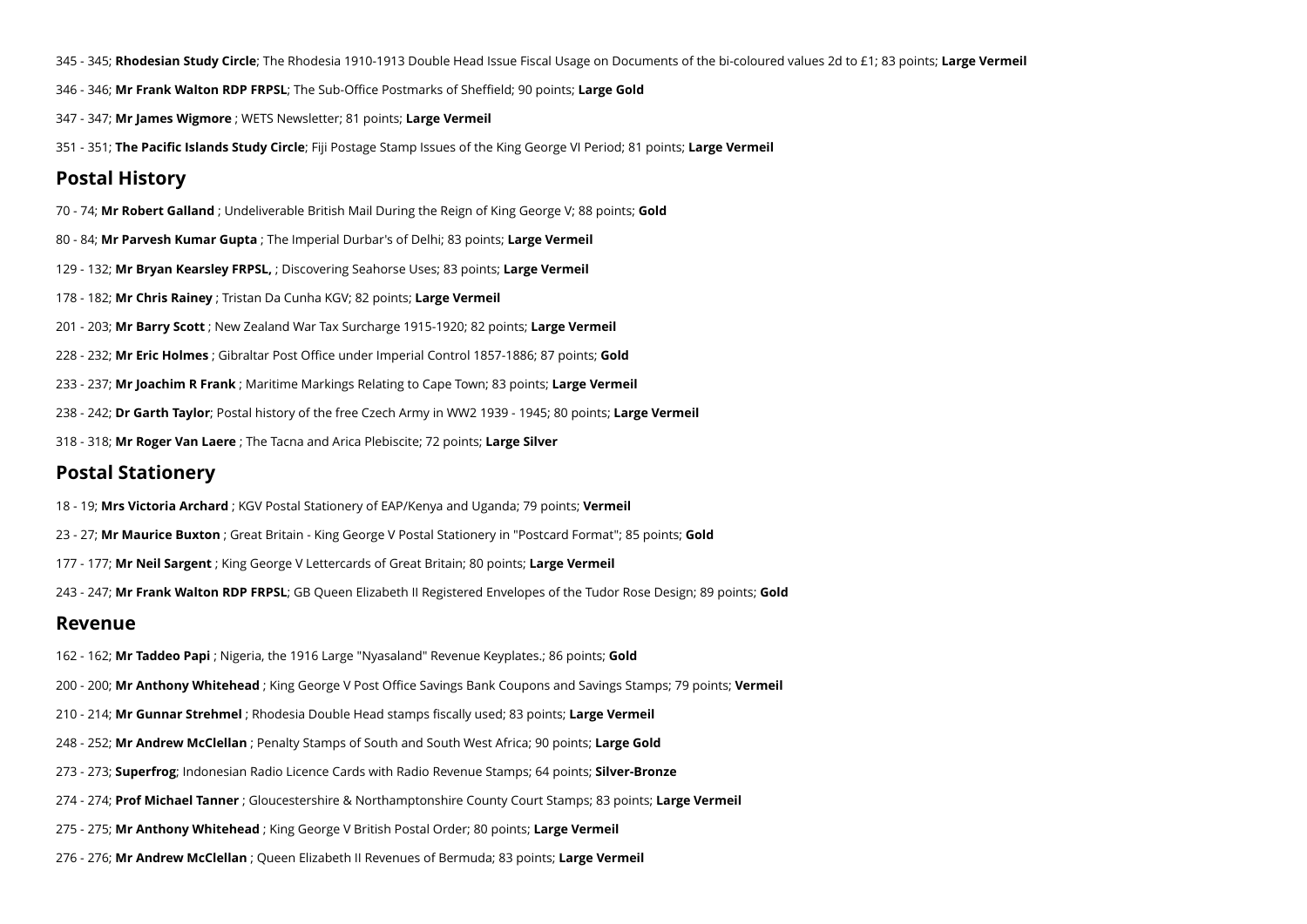308 - 310; **Mr Andrew McClellan** ; The Ottoman Public Debt Administration in the Levant; 84 points; **Large Vermeil**

## **Thematic**

- 253 257; **Mr Brian Harmon** ; Bridging the Divide; 83 points; **Large Vermeil**
- 316 316; **Mr Simon Moorcroft** ; A Brilliant But Flawed Politician...; 78 points; **Vermeil**
- 317 317; **Mrs Grace Davies** ; Alfred Nobel and his Legacy; 79 points; **Vermeil**

## **Traditional**

- 29 30; **Mr Akis Christou** ; Cyprus: The Silver Jubilee of King George V 1935; 81 points; **Large Vermeil**
- 31 31; **Mr Peter Cockburn** ; 50th Anniversary Issue of the British North Borneo (Chartered) Company 1931; 84 points; **Large Vermeil**
- 32 39; **Mr David Ian Cordon** ; Bermuda, King George V, stamps and their uses; 91 points; **Large Gold**
- 42 46; **Mr Markand Dave** ; The 1929 Airmail Stamps of India; 86 points; **Gold**
- 47 54; **Dr Andrew Dove** ; New Zealand King George V Definitive Stamps; 93 points; **Large Gold**
- 85 89; **Mr Ian Harvey** ; George V Books with Stamp and Airmail Labels; 92 points; **Large Gold**
- 90 93; **Mr Ian Harvey** ; The "Advertiser Voucher Copy" Book of Stamps 1911 to 1936; 89 points; **Gold**
- 104 108; **Mr Mike Jackson** ; Great Britain Meter Franking First Type Meter Marks; 93 points; **Large Gold**
- 109 113; **Mr Allan Jones** ; The GB 1½d letterpress definitive of 1912 1934; 92 points; **Large Gold**
- 123 125; **Mr Pragya Jain** ; King George V Issues of India; 80 points; **Large Vermeil**
- 126 128; **Mr Gordon Jeffreys** ; The George V Stamps of the Bechuanaland Protectorate.; 81 points; **Large Vermeil**
- 138 142; **Dr Martin Laurenzi** ; The Seahorse Overprints; 83 points; **Large Vermeil**
- 143 147; **Mr Nicholas Levinge** ; The Silver Jubilee of King George V The Commemorative Stamps of Canada and their use; 81 points; **Large Vermeil**
- 160 160; **Mr Ashley Shakeel Minto** ; King George V Postal Union Congress 1929; 65 points; **Silver**
- 163 165; **Mr Tony Plumbe** ; Proofs, Specimens and Plates of Nigerian King George V Definitives; 83 points; **Large Vermeil**
- 167 168; **Mr James Podger** ; Cayman Islands KGV Second Series; 83 points; **Large Vermeil**
- 169 176; **Mrs Mary Pugh** ; GB. George V Commemorative Stamp Issues; 92 points; **Large Gold**
- 191 191; **Mr Peter Tanner** ; George V photogravure trials to issued stamps; 81 points; **Large Vermeil**
- 195 199; **Mr Alan Rogers** ; King George V; 75 points; **Vermeil**
- 220 227; **Mr Patrick Flanagan** ; The George V Southern Rhodesia 1924 First Definitive Issue; 95 points; **Large Gold**
- 258 262; **Dr Brian Callan** ; Fifty Years of the Cork Philatelic Society; 77 points; **Vermeil**
- 263 267; **Mr Barry Stagg** ; GB Edward VIII stamps; 76 points; **Vermeil**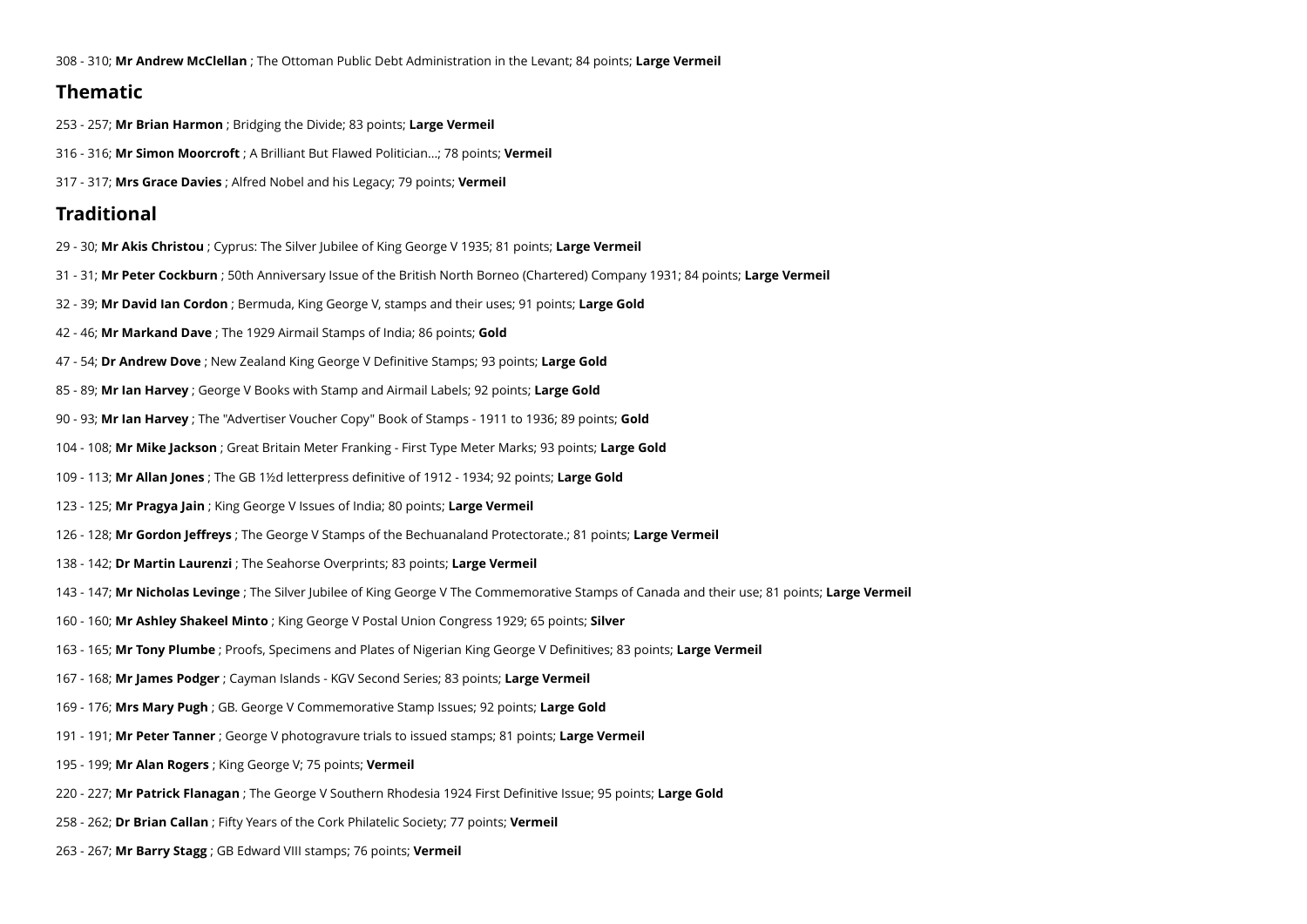268 - 272; **Fife Flyer**; Gilbert & Ellice Islands Scenic Definitives of 1971; 80 points; **Large Vermeil**

- 277 281; **Mr Brian Warren** ; Irish Heritage & Treasures Definitives; 81 points; **Large Vermeil**
- 282 286; **Mr Robin Cassell** ; Mulready Caricatures and Pictorial Envelopes; 93 points; **Large Gold**
- 287 291; **Mr Terry Harrison** ; St. Vincent 1861 to 1897; 85 points; **Gold**
- 292 296; **Mr Mike Roberts** ; The Castle High Values 1955 1970; 95 points; **Large Gold**
- 297 297; **Mr Brian Hague** ; Faroe Islands the Provisional Issues of January 1919; 90 points; **Large Gold**
- 298 298; **Mr Juan Jose de la Parte Martinez** ; Provisionals of Faroe Islands; 80 points; **Large Vermeil**
- 299 303; **Mr Brian Harmon** ; British Stamp Designs by Andrew Restall; 85 points; **Gold**
- 304 307; **Mr Lloyd Hogg** ; USA Panama-Pacific commemorative stamps of 1913-15; 74 points; **Large Silver**
- 311 313; **Mr Philip MacMurdie** ; Bahamas King George VI Head Type Stamps 1938-53; 88 points; **Gold**
- 335 336; **Mr Robert Shaw** ; Paraguay Land of the Lion and Liberty Cap; 75 points; **Vermeil**

### The List of Awards in Points Order

#### **Large Gold**

Flanagan, Patrick; 220; South Africa; 95 points; **Large Gold** Roberts, Mike; 292; United Kingdom; 95 points; **Large Gold** Dove, Andrew; 47; United Kingdom; 93 points; **Large Gold** Cassell, Robin; 282; United Kingdom; 93 points; **Large Gold** Jackson, Mike; 104; United Kingdom; 93 points; **Large Gold** Druce, Alan; 343; United Kingdom; 93 points; **Large Gold** Pugh, Mary; 169; Central African Republic; 92 points; **Large Gold** Jones, Allan; 109; United Kingdom; 92 points; Large Gold Harvey, Ian; 85; United Kingdom; 92 points; **Large Gold** Morgan, Glenn; 153; United Kingdom; 91 points; **Large Gold** Cordon, David Ian; 32; Bermuda; 91 points; **Large Gold** Hague, Brian; 297; United Kingdom; 90 points; **Large Gold** Walton, Frank; 346; United Kingdom; 90 points; **Large Gold** McClellan, Andrew; 248; United Kingdom; 90 points; **Large Gold**

#### **Gold**

Harvey, Ian; 90; United Kingdom; 89 points; **Gold** Walton, Frank; 243; United Kingdom; 89 points; **Gold** MacMurdie, Philip; 311; United Kingdom; 88 points; **Gold** Galland, Robert; 70; United Kingdom; 88 points; **Gold** Holmes, Eric; 228; United Kingdom; 87 points; **Gold** Dave, Markand; 42; India; 86 points; **Gold** Papi, Taddeo; 162; Italy; 86 points; **Gold** Paschke, René; 166; Germany; 85 points; **Gold**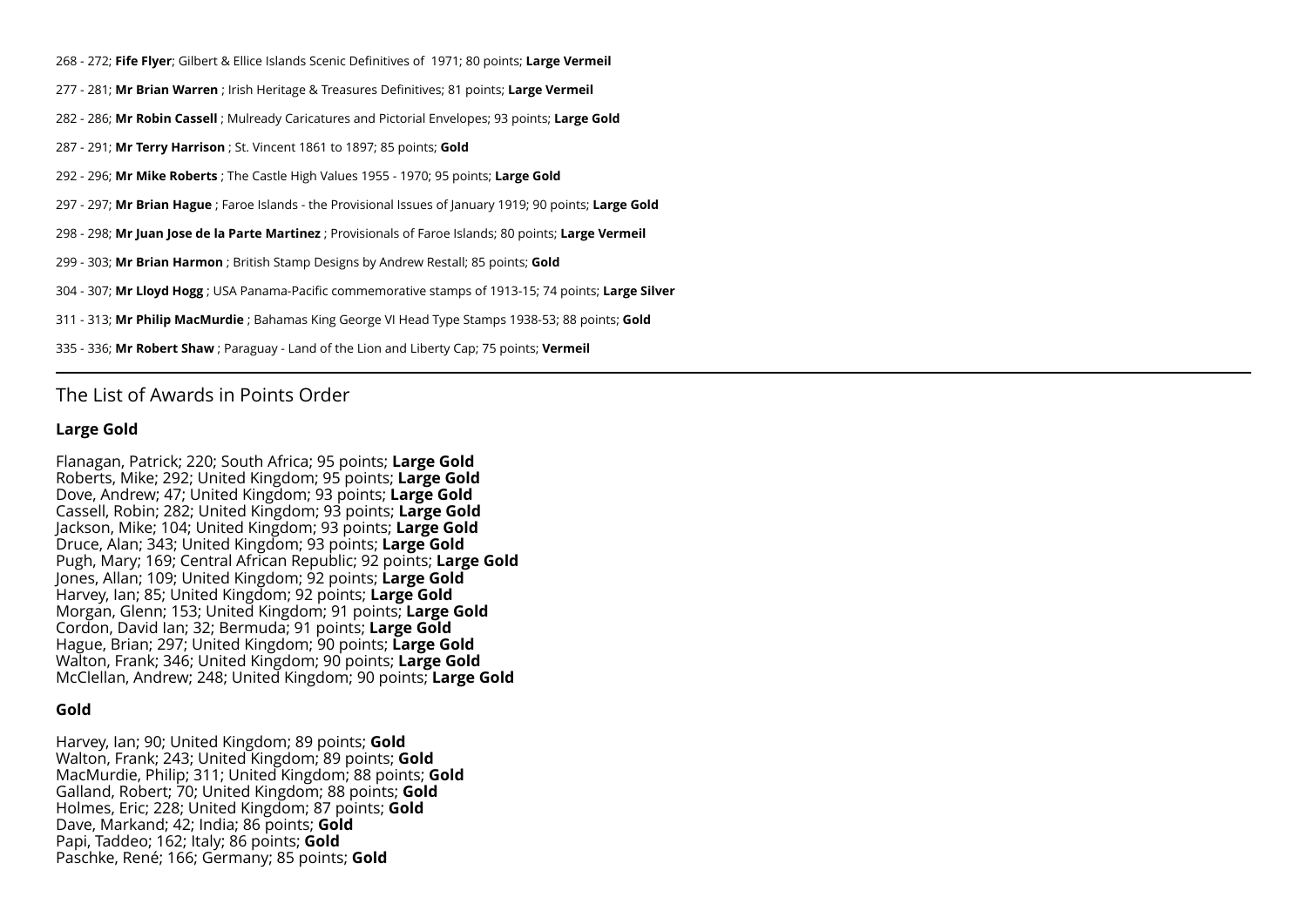Harrison, Terry; 287; United Kingdom; 85 points; **Gold** Buxton, Maurice; 23; United Kingdom; 85 points; **Gold** Harmon, Brian; 299; Ireland; 85 points; **Gold** Pearce, Gerry; 342; United Kingdom; 85 points; **Gold**

### **Large Vermeil**

Cockburn, Peter; 31; United Kingdom; 84 points; **Large Vermeil** Boyer, Joyce; 319; United Kingdom; 84 points; **Large Vermeil** McClellan, Andrew; 308; United Kingdom; 84 points; **Large Vermeil** Harmon, Brian; 253; Ireland; 83 points; **Large Vermeil** Frank, Joachim R; 233; United Kingdom; 83 points; **Large Vermeil** Laurenzi, Martin; 138; United States of America; 83 points; **Large Vermeil** Plumbe, Tony; 163; United Kingdom; 83 points; **Large Vermeil** Podger, James; 167; United Kingdom; 83 points; **Large Vermeil** Gupta, Parvesh Kumar; 80; India; 83 points; **Large Vermeil** Higgins, Jon; 94; United Kingdom; 83 points; **Large Vermeil** Tanner, Michael; 274; United Kingdom; 83 points; **Large Vermeil** McClellan, Andrew; 276; United Kingdom; 83 points; **Large Vermeil** Strehmel, Gunnar; 210; France; 83 points; **Large Vermeil** Rhodesian Study Circle; 345; United Kingdom; 83 points; **Large Vermeil** Kearsley, Bryan; 129; United Kingdom; 83 points; **Large Vermeil** Jain, Pradip; 122; India; 82 points; **Large Vermeil** Callan, Brian; 337; Ireland; 82 points; **Large Vermeil** Rainey, Chris; 178; United Kingdom; 82 points; **Large Vermeil** Scott, Barry; 201; New Zealand; 82 points; **Large Vermeil** Christou, Akis; 29; Cyprus; 81 points; **Large Vermeil** Tanner, Peter; 191; United Kingdom; 81 points; **Large Vermeil** Warren, Brian; 277; Ireland; 81 points; **Large Vermeil** Jeffreys, Gordon; 126; United Kingdom; 81 points; **Large Vermeil** Levinge, Nicholas; 143; United Kingdom; 81 points; **Large Vermeil** The Pacific Islands Study Circle; 351; United Kingdom; 81 points; **Large Vermeil** Wigmore, James; 347; United Kingdom; 81 points; **Large Vermeil** Fife Flyer; 268; United Kingdom; 80 points; **Large Vermeil** Parte Martinez, Juan Jose de la; 298; Spain; 80 points; **Large Vermeil** Taylor, Garth; 238; United Kingdom; 80 points; **Large Vermeil** Jain, Pragya; 123; United Kingdom; 80 points; **Large Vermeil** Whitehead, Anthony; 275; United Kingdom; 80 points; **Large Vermeil** Sargent, Neil; 177; United Kingdom; 80 points; **Large Vermeil**

#### **Vermeil**

Davies, Grace; 317; United Kingdom; 79 points; **Vermeil** Archard, Victoria; 18; United Kingdom; 79 points; **Vermeil** Whitehead, Anthony; 200; United Kingdom; 79 points; **Vermeil** JSC MARKA; 344; Russian Federation; 79 points; **Vermeil** Lawrence, Stan; 12; United Kingdom; 78 points; **Vermeil** Moorcroft, Simon; 316; United Kingdom; 78 points; **Vermeil** Walker, Tony; 215; United Kingdom; 77 points; **Vermeil**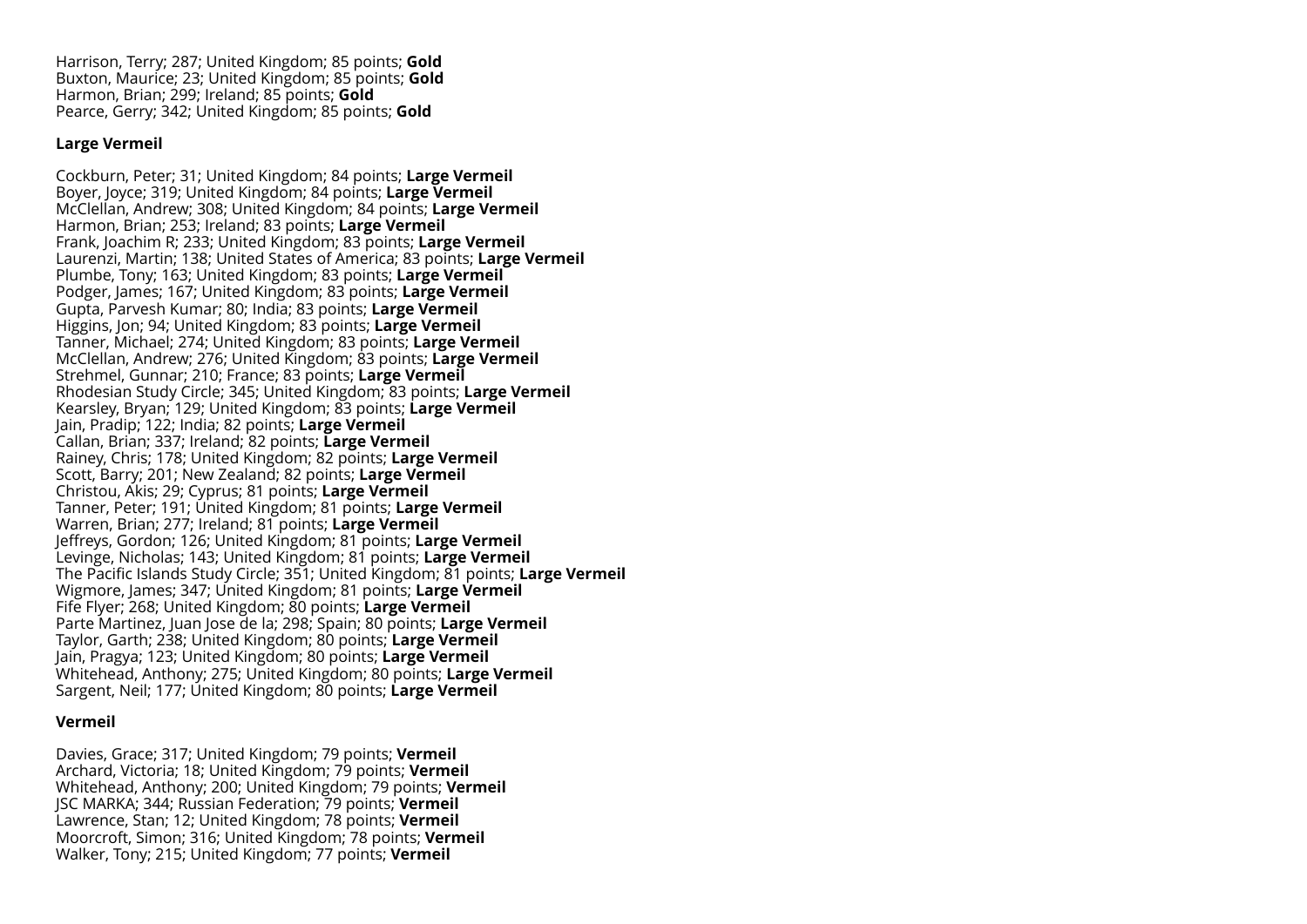Callan, Brian; 258; Ireland; 77 points; **Vermeil** Stagg, Barry; 263; United Kingdom; 76 points; **Vermeil** Rogers, Alan; 195; South Africa; 75 points; **Vermeil** Shaw, Robert; 335; United Kingdom; 75 points; **Vermeil**

### **Large Silver**

Hogg, Lloyd; 304; United Kingdom; 74 points; **Large Silver** Shaw, Robert; 329; United Kingdom; 72 points; **Large Silver** Aitchison, Jon; 332; United Kingdom; 72 points; **Large Silver** Van Laere, Roger; 318; Belgium; 72 points; **Large Silver**

#### **Silver**

Minto, Ashley Shakeel; 160; Pakistan; 65 points; **Silver**

#### **Silver-Bronze**

Superfrog; 273; United Kingdom; 64 points; **Silver-Bronze**

## The List of Awards in Alphabetical Order of Exhibitor

Aitchison, Jon; 332; United Kingdom; 72 points; **Large Silver** Archard, Victoria; 18; United Kingdom; 79 points; **Vermeil** Boyer, Joyce; 319; United Kingdom; 84 points; **Large Vermeil** Buxton, Maurice; 23; United Kingdom; 85 points; **Gold** Callan, Brian; 337; Ireland; 82 points; **Large Vermeil** Callan, Brian; 258; Ireland; 77 points; **Vermeil** Cassell, Robin; 282; United Kingdom; 93 points; **Large Gold** Christou, Akis; 29; Cyprus; 81 points; **Large Vermeil** Cockburn, Peter; 31; United Kingdom; 84 points; **Large Vermeil** Cordon, David Ian; 32; Bermuda; 91 points; **Large Gold** Dave, Markand; 42; India; 86 points; **Gold** Davies, Grace; 317; United Kingdom; 79 points; **Vermeil** Dove, Andrew; 47; United Kingdom; 93 points; **Large Gold** Druce, Alan; 343; United Kingdom; 93 points; **Large Gold** Fife Flyer; 268; United Kingdom; 80 points; **Large Vermeil** Flanagan, Patrick; 220; South Africa; 95 points; **Large Gold** Frank, Joachim R; 233; United Kingdom; 83 points; **Large Vermeil** Galland, Robert; 70; United Kingdom; 88 points; **Gold** Gupta, Parvesh Kumar; 80; India; 83 points; **Large Vermeil** Hague, Brian; 297; United Kingdom; 90 points; **Large Gold** Harmon, Brian; 299; Ireland; 85 points; **Gold** Harmon, Brian; 253; Ireland; 83 points; **Large Vermeil** Harrison, Terry; 287; United Kingdom; 85 points; **Gold** Harvey, Ian; 85; United Kingdom; 92 points; **Large Gold** Harvey, Ian; 90; United Kingdom; 89 points; **Gold** Higgins, Jon; 94; United Kingdom; 83 points; **Large Vermeil**